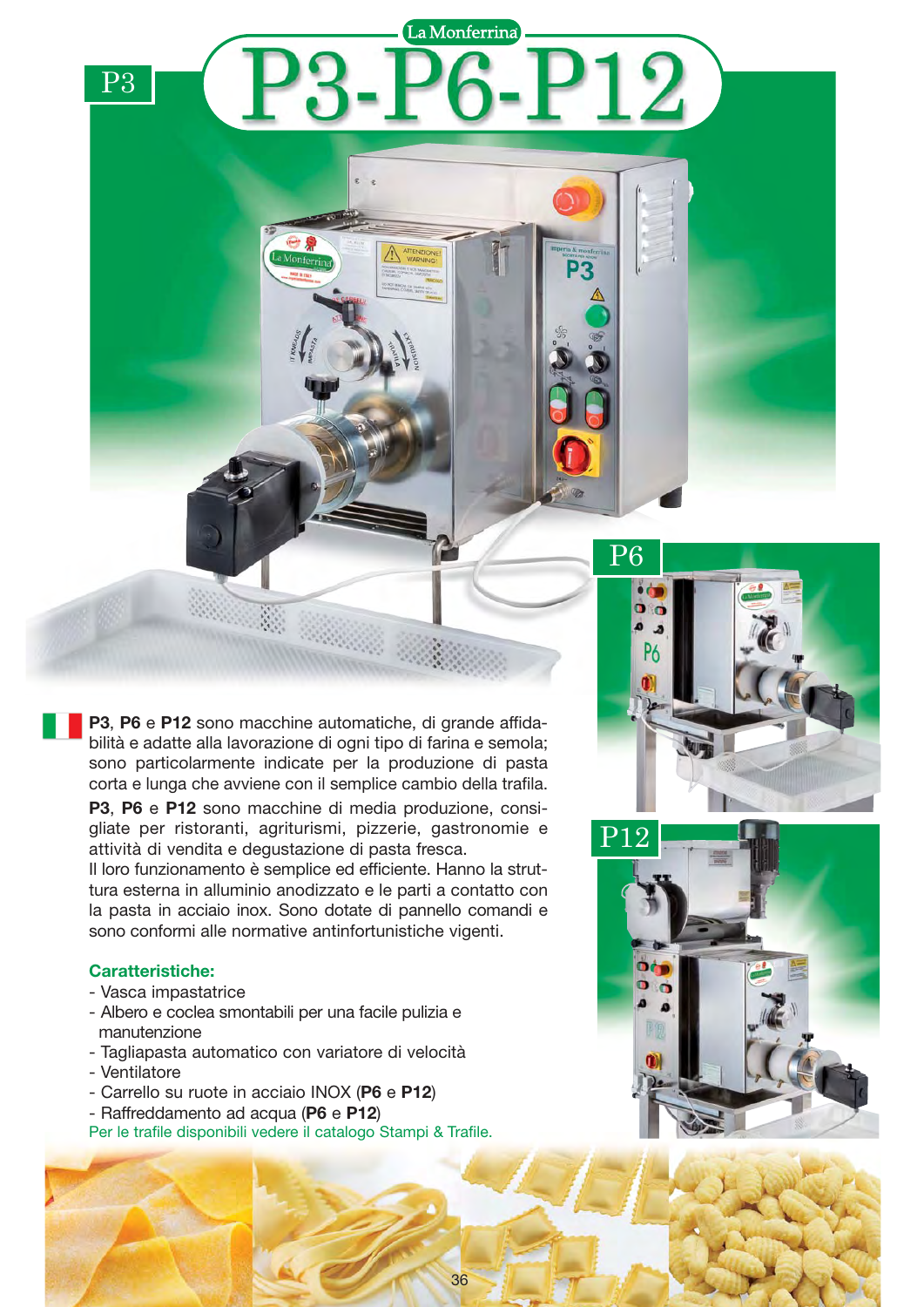# Accessori accessories and accessories of the second series of the second series of the series of the series of the series

## **Gruppo Ravioli P3 1 Multipasta P6 e P12 2**

Consente di preparare dei perfetti ravioli a nastro, di diverso taglio e formati con ripieni morbidi di verdura, formaggio, carni o misti.

## **Gruppo Gnocchi P3, P6 e P12 3**

Per produrre gnocchi di patate o di sfarinati in diversi formati, anche con componenti aggiunti come pomodori o spinaci.

## **Gruppo Ravioli 4**

Consente di preparare dei perfetti ravioli a nastro, di diversi formati e con ripieni morbidi di verdura, formaggio, carni o misti, utilizzando una sfoglia larga mm 170.

L'innesto degli accessori è semplice e pratico. Alcuni gruppi possono essere utilizzati anche su altre macchine di nostra produzione.



**3**







|                                         | P <sub>3</sub> | P <sub>6</sub> | <b>P12</b>   |  |
|-----------------------------------------|----------------|----------------|--------------|--|
| <b>Peso</b>                             | 58 Kg          | 108 Kg         | 147 Kg       |  |
| <b>Dimensioni</b> mm (AxBxC)            | 400x510x465    | 450x620x1140   |              |  |
| <b>Dimensioni</b> mm (AxBxD)            |                |                | 580x650x1580 |  |
| Potenza motore                          | 900 W          | 1100 W         | 2000 W       |  |
| Capacità vasca impastatrice             | 3 Kg           | 6 Kg           | 12 Kg        |  |
| <b>Produzione pasta</b>                 | 8-10 Kg/h      | 15-18 Kg/h     | 25-35 Kg/h   |  |
|                                         |                |                |              |  |
|                                         |                |                |              |  |
|                                         |                |                |              |  |
| <b>Accessori</b>                        |                |                |              |  |
| Gruppo ravioli P3 peso                  |                | 11 Kg          |              |  |
| Gruppo ravioli P3 dimensioni            |                | 200x450x350 mm |              |  |
| Gruppo ravioli P6 - P12 peso            | 17,8 Kg        |                |              |  |
| Gruppo ravioli P6 - P12 dimensioni      | 300x550x370 mm |                |              |  |
| Gruppo gnocchi P3 - P6 - P12 peso       | 22,2 Kg        |                |              |  |
| Gruppo gnocchi P3 - P6 - P12 dimensioni | 250x360x465 mm |                |              |  |
|                                         |                |                |              |  |
|                                         |                |                |              |  |

**Trafile Standard** pag.32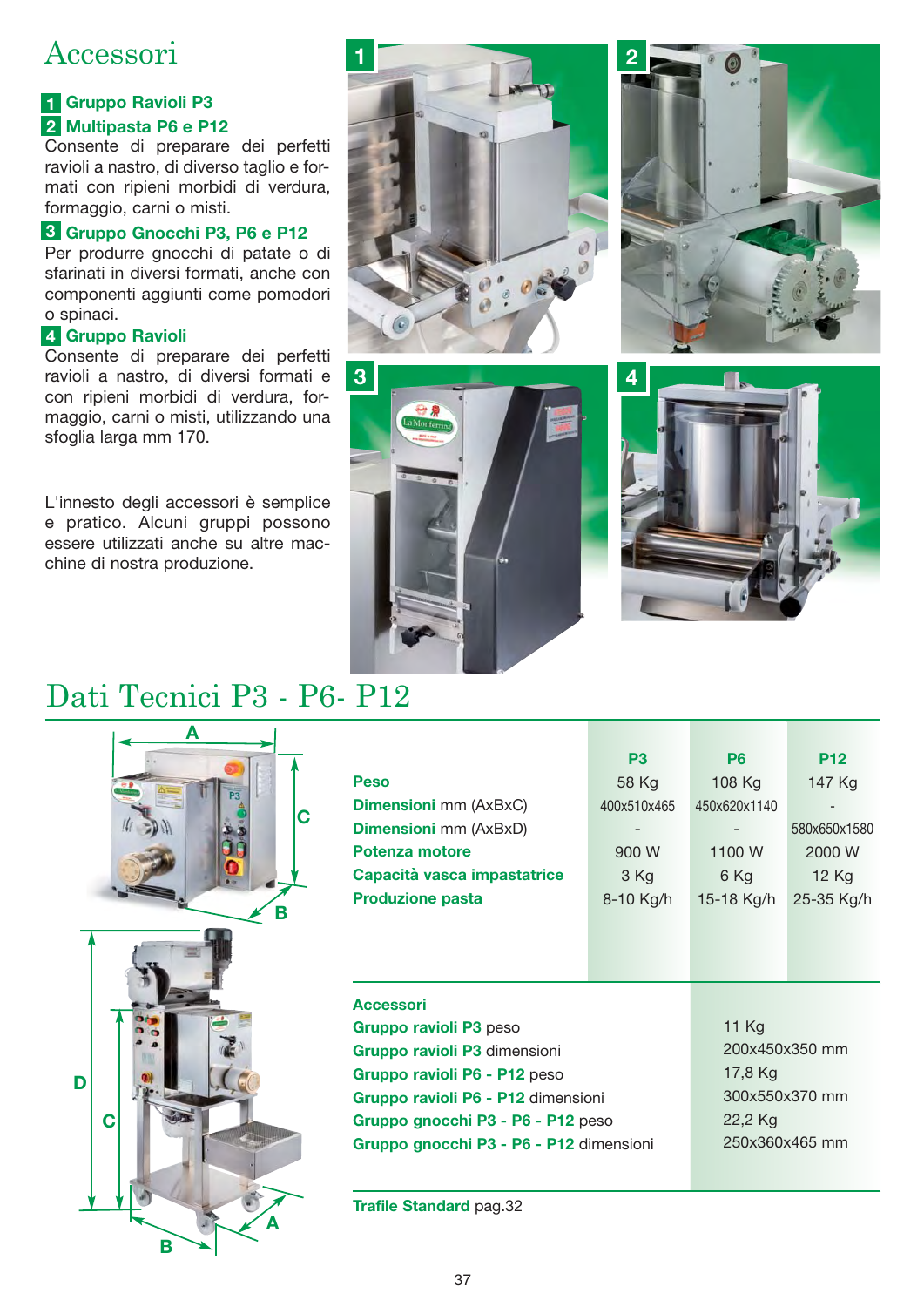

**P3**, P6 and P12 are automatic and very reliable machines, suitable for working with any kind of flour and durum wheat (semolina); they are suitable for long and short pasta shapes production which can be obtained by simply changing the extruding die. **P3**, **P6** and **P12** are machines of medium production, suitable for small restaurants, pizzerias and delicatessen.

The operation of these machines is simple and efficient. The machines are made of anodized aluminium in their external structure and the parts that are in contact with pasta are made of stainless steel . They are equipped with a control panel and they respect all accident prevention regulations in force.<br>Characteristics: - Kneading vat

- **Characteristics:** 
	- Shaft and screw which can be disassembled for an easy cleaning and maintenance.
	- Automatic pasta cutter with speed variator
	- Fan
	- Stainless steel trolley with wheels (**P6** and **P12**)
- Water cooling (**P6** and **P12**) *Accessories*

**1 - P3 Ravioli Unit - 2 - P6 and P12 Multipasta** They carry out the production of perfect ravioli strips in the available shapes. **3 - P3 - P6 and P12 Gnocchi Unit** 

It carries out the production of gnocchi made of potatoes or made of potatoes flakes in various dimensions and with additional ingredients such as tomatoes or spinaches.

The assembly of all the accessories is simple and practical. Some units can also be used in combination with some other machine models in our production range.

### *Technical Data*

|                              | P <sub>3</sub> | P <sub>6</sub> | <b>P12</b>   | <b>Accessories</b>                    |                |
|------------------------------|----------------|----------------|--------------|---------------------------------------|----------------|
| Weight                       | 58 Kg          | 108 Ka         | 147 Kg       | P3 Ravioli Unit weight                | 11 Kg          |
| <b>Dimensions</b> mm (AxBxC) | 500x365x445    | 580x400x1120   |              | <b>P3 Ravioli Unit dimensions</b>     | 200x450x350 mm |
| <b>Dimensions</b> mm (AxBxD) | $\sim$         |                | 580x550x1550 | P6 - P12 Ravioli Unit weight          | 17,8 Kg        |
| <b>Motor power</b>           | 900 W          | 1100 W         | 2000 W       | P6 - P12 Ravioli Unit dimensions      | 300x550x370 mm |
| <b>Kneading vat capacity</b> | 3 Kg           | 6 Kg           | <b>12 Kg</b> | P3 - P6 - P12 Gnocchi Unit weight     | 22,2 Kg        |
| <b>Pasta production</b>      | 8-10 Kg/h      | 15-18 Kg/h     | 25-35 Kg/h   | P3 - P6 - P12 Gnocchi Unit dimensions | 250x360x465 mm |

#### **Standard Dies** Pag.32

**P3**, **P6** et **P12** sont des machines automatiques, très fiables et indiquées pour le travail avec tous les types de farines et de semoules; ces machines sont destinées à la production de pâtes courtes et longues, seulement en changeant la filière. **P3**, **P6** et **P12** sont des machines de moyenne production , indiquées pour les restaurants, les structures d'agro-tourisme, les

pizzerie, les gastronomies et les magasins de vente et de dégustation de pâtes fraîches.

Leur fonctionnement est simple et efficace. Leur structure externe est faite en aluminium anodisé et les parties qui sont en contact direct avec la pâte sont faites en acier inox; elles sont équipées par un tableau de contrôle et elles sont conformes aux normes en vigueur pour la prévention des accidents du travail.

**Caractéristiques:** - Bac de Pétrissage

- Arbre et vis sans fin amovibles pour les opérations de nettoyage et entretien
- Coupe-pâte automatique avec variateur de vitesse
- Ventilateur
- Chariot sur roues en acier inox (**P6** et **P12**)
- Refroidissement par eau (**P6** et **P12**) *Accessoires*

#### **1 - Groupe Ravioli P3 - 2 - Multipasta P6 et P12**

Ils produisent des parfaits ravioli dans les formats disponibles.

#### **3 - Groupe Gnocchi P3, P6 et P12**

Ils produisent les gnocchi de pomme de terre ou de farine en plusieurs formats, même avec des ingrédients supplémentaires comme les tomates ou les épinards.

L'enclenchement des accessoires est simple et pratique. Certains groupes peuvent être utilisés même sur d'autres machines de notre production.

#### *Données Techniques*

|                              | P <sub>3</sub> | P <sub>6</sub> | <b>P12</b>   | <b>Accessoires</b>                        |                |
|------------------------------|----------------|----------------|--------------|-------------------------------------------|----------------|
| <b>Poids</b>                 | 58 Kg          | 108 Ka         | 147 Kg       | <b>Poids</b> du Groupe Ravioli (P3)       | <b>11 Kg</b>   |
| <b>Dimensions mm (AxBxC)</b> | 500x365x445    | 580x400x1120   |              | <b>Dimensions du Groupe Ravioli (P3)</b>  | 200x450x350 mm |
| <b>Dimensions mm (AxBxD)</b> |                |                | 580x550x1550 | Poids du groupe Ravioli (P6 - P12)        | 17,8 Kg        |
| <b>Puissance du moteur</b>   | 900 W          | 1100 W         | 2000 W       | Dimensions du groupe Ravioli (P6 - P12)   | 300x550x370 mm |
| Capacité du pétrin           | 3 Kg           | 6 Kg           | <b>12 Kg</b> | Poids du Groupe Gnocchi (P3-P6- P12)      | 22.2 Ka        |
| <b>Production de pâtes</b>   | 8-10 Kg/h      | 15-18 Kg/h     | 25-35 Kg/h   | Dimensions du Groupe Gnocchi (P3-P6- P12) | 250x360x465 mm |

**Filières Standard** Page 32

**P3**, **P6** und **P12** sind automatische, sehr zuverlässige Nudelmaschinen für die Verarbeitung jeder Art von Mehl und Grieß. Sie sind besonders für die Produktion von kurzen und langen Pastaformaten geeignet, die durch einfachen Austausch der Matrize eingestellt werden.

**P3**, **P6** und **P12** sind Maschinen für mittlere Produktionsmengen, die für Restaurants, Agrotourismusbetriebe, Pizzerien, Feinkostgeschäfte sowie für den Verkauf und die Verkostung von frischen Teigwaren empfohlen werden.

Ihre Betriebsweise ist einfach und effizient. Ihre äußere Struktur besteht aus eloxiertem Aluminium, alle Teile, die mit dem Teig in Berührung kommen, bestehen aus Edelstahl. Sie sind mit einem Schaltfeld ausgestattet und entsprechen den geltenden Unfallschutzbestimmungen.<br>Eigenschaften: - Knetbecken

**Eigenschaften:** 

- Welle und Schnecke sind für die einfache Reinigung und Wartung ausbaubar

- Automatische Schneidvorrichtung mit Geschwindigkeitsregulierung

- Lüfter

- Rollenwagen aus Edelstahl (**P6** und **P12**)
- Wasserkühlung (**P6** und **P12**)